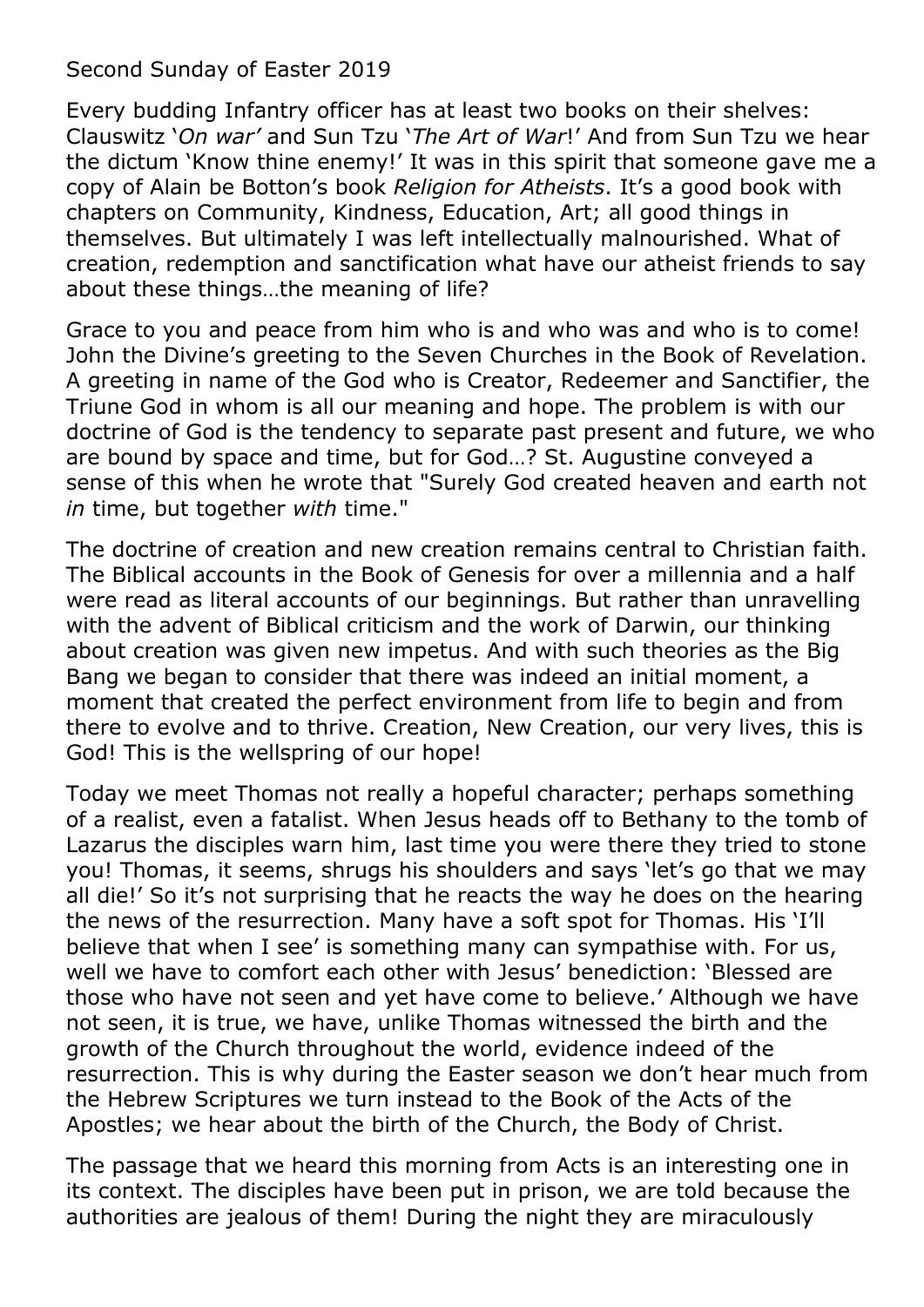released and told by an angelic messenger to go back to the temple and get on with the job of teaching and healing. Come morning the Sanhedrin gathers and waits for them to be brought before them, but they can't be found. They are discovered in the temple and brought before the council, which is where our readings picks up. The Sanhedrin did not know their enemy! They failed to understand that an initial moment had occurred, a moment that created the perfect environment from which new life was to begin and from there to evolve and to thrive. The apostles could do nothing but proclaim it! So what happened next in this narrative?

Paul who is still Saul is not on the scene at this time in the story, he is busily preparing to persecute the members of this new and growing sect. But his teacher and mentor is. We read: *a Pharisee in the council named Gamaliel, a teacher of the law, respected by all the people, stood up and ordered the men to be put outside for a short time. <sup>35</sup>Then he said to them, 'Fellow-Israelites, consider carefully what you propose to do to these men...'* He ends his speech: '*I tell you, keep away from these men and let them alone; because if this plan or this undertaking is of human origin, it will fail; <sup>39</sup>but if it is of God, you will not be able to overthrow them—in that case you may even be found fighting against God!'*

Their undertaking was not of human origin we are proof of that! This has become known as the Gamaliel principle; and it helps us in our thinking about this God, who is and who was and who is to come! Rather than endlessly inquiring into the historical nature of the creation and new creation as so many do, and which ultimately will not achieve anything, the Gamaliel principle tells us that creation and new creation depends on the consequent events that transpire in the future. The physicists and mathematicians have adopted the Gamaliel principle. They describe Chaos theory as 'the behavior of dynamical systems that are highly sensitive to initial conditions.' The resurrection for us are those initial conditions to which we, the Church, are highly sensitive to! We are the dynamical system! Someone once said that the resurrection was never something you could plan for! Someone else once said 'the future is not what it was!' We don't know what this future looks like that we are opening ourselves up to, but we need to be open to it with hope. Resurrection faith is all about allowing space for the God who raised Jesus to emerge as a God who creates a future. Sometimes it may be difficult to understand, it calls us to be patient and to be careful, mindful but above all hopeful.

Living the resurrection faith is what Christianity is at its heart. It is difficult from time to time. We are called to be open to the Spirit which the risen Jesus unleashed as he breathed on the disciples. This spirit may call us to what Stephen Cherry calls 'distasteful empathy;' coming alongside those folk we would much rather ignore. The Sanhedrin would have happily ignored those apostles but Gamaliel warned them that they *may even be found fighting against God!* What of us?